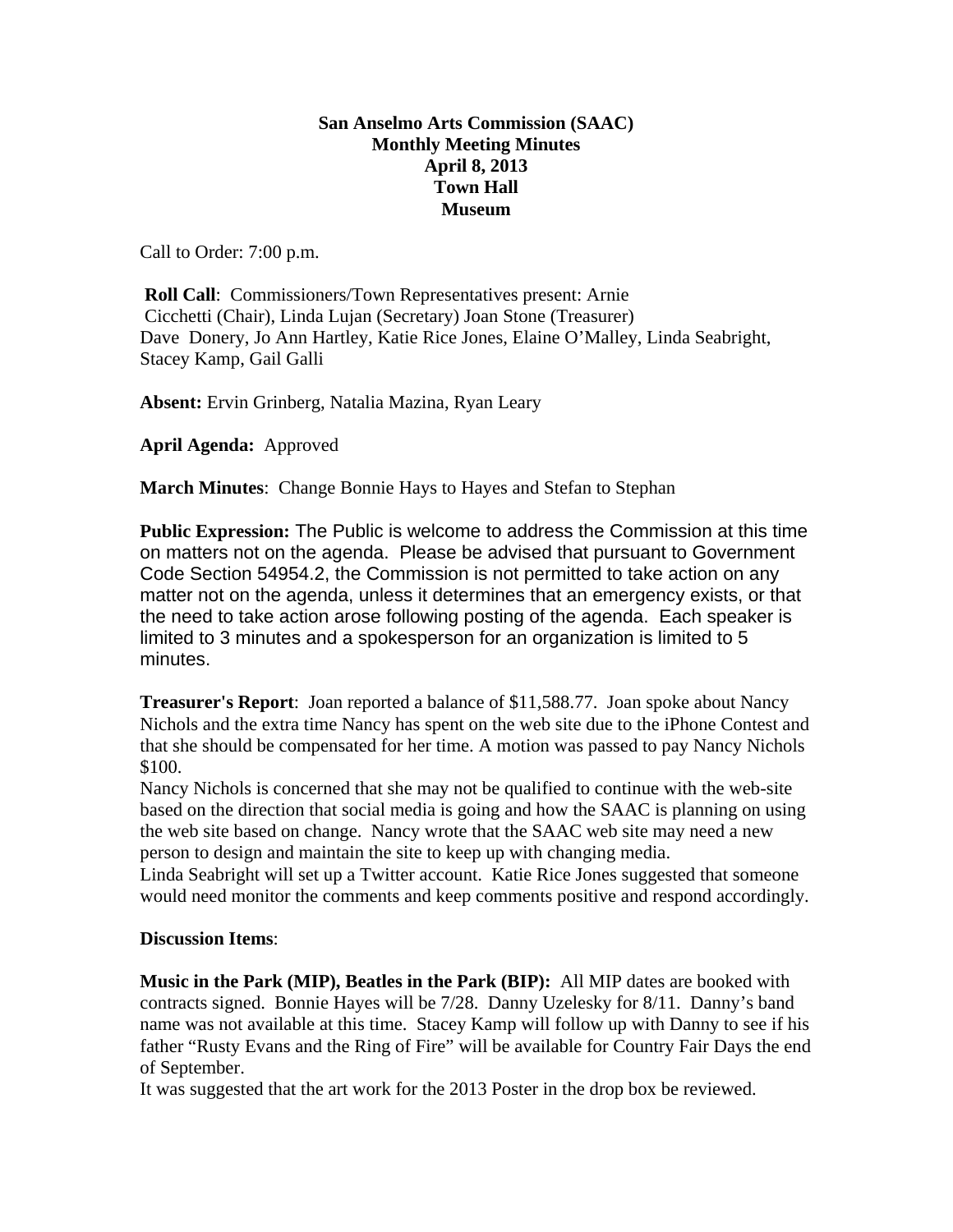Arnie represented Ervin and said that all was going forward for BIP 2013.

**Sunday After Beatles Event:** The Marin Community Music School (MCMS) proposed, in a letter to the SAAC, that an additional "Beatles Day" on the Sunday after the BIP event from 2-4 pm. The MCMS would share in the appropriate costs and man power that it would take to put on the Sunday event.

Promotion, marketing, ticket price and logistic were discussed. Creek Park will need to be reserved with Town Council approval, police review and possibly an insurance rider. It was suggested that this Sunday event be promoted as a family event in hopes to keep the Saturday event more for adults and to keep the number of attendees down. It was proposed that the MCMS present a rough budget to the SAAC.

A motion was passed to pursue this with the MCMS to get more information and to understand the MCMS proposal.

Linda Seabright does not think there would be a draw for this event and felt it was not worth the SAAC time.

**Coffee Roasters/Avenue Salon:** Lacey Redd will be showing at the MCR from April 8 to June 9, not Nancy Cicchetti as mention in the March 2013 meeting. Information for publication needs to be sent to Elaine, Katie and Nancy Nichols. Linda Lujan will send a jpg. of Lacey's work to them.

Gail Galli and Stacey Kamp will take over the MCR events going forward. Linda Lujan, Staey and Gail will meet to discuss this show going forward.

**Marketing:** Website update for MCR. Looking for a featured artist. Suggestion for featured artist going forward was discussed. There have been numerous Facebook updates. Website to be used for promos, the question about a counter on the website was asked to determine the number of "hits" it received.

The SAAC is looking forward to next year marketing and updated graphics.

**Smart Phone photo contest**: Jo Ann is concerned about the number of entries to date, only 16. As of this meeting people are not reading the rules with professionals and out of area people applying these will be eliminated leaving the 16 entries to date. At least 50 entries need to be in place to be successful.

Stacey Kamp will make 5X7 cards to be distributed. This will be at a cost of \$150 for 2000 cards. This cost was approved by the council.

**Non-Profit/501c3:** Tabled

## **San Anselmo Arts and Wine Festival:**

**Pro Panels:** Gail looked at panels and presented several options to the SAAC. Stacey suggested that pro panels with fabric wears out and that artists like the grid wall type.